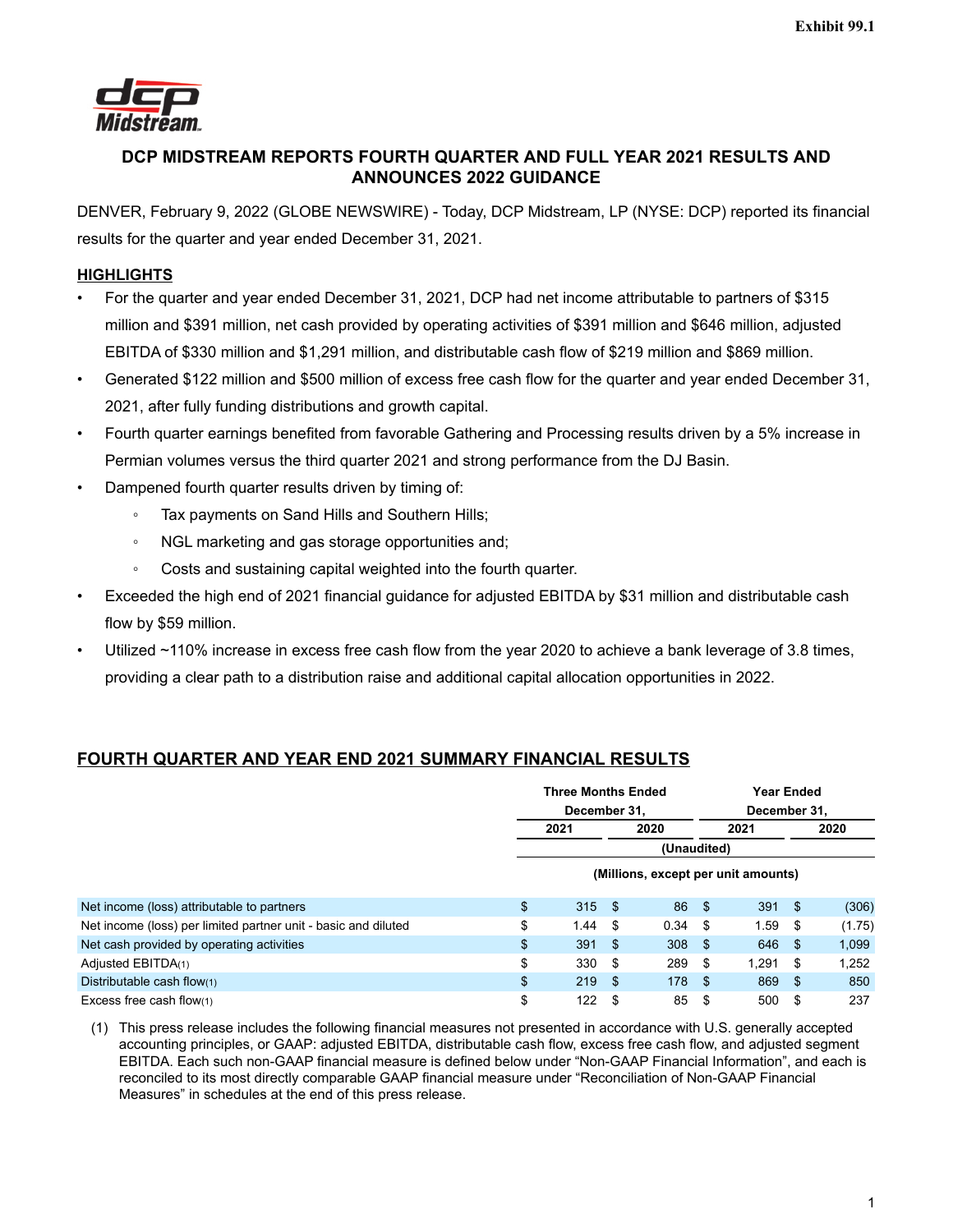## **CEO'S PERSPECTIVE**

"In 2021, our business exceeded all of our financial targets as we delivered adjusted EBITDA and distributable cash flow surpassing the high end of our financial guidance and record excess free cash flow for the partnership," said Wouter van Kempen, chairman, president, and CEO. "Our balanced portfolio and operational execution were key to this year's success as we generated \$500 million of excess free cash flow and saw excellent performance from our G&P business, providing supply to our fully integrated value chain. As we quickly approach our stated 3.5 times leverage target we are on track to return additional capital to unitholders starting in the middle of 2022."

## **2022 OUTLOOK**

| (\$ in Millions)                               | <b>Forecast Ranges</b> |
|------------------------------------------------|------------------------|
| Forecasted net income attributable to partners | $$615 - $765$          |
| Forecasted adjusted EBITDA <sup>(1)</sup>      | $$1.350 - $1.500$      |
| Forecasted distributable cash flow(1)          | \$1,010<br>\$900       |
| Forecasted excess free cash flow $(1)$         | \$425 - \$585          |
| Sustaining capital expenditures                | $$100 - $140$          |
| Growth capital expenditures                    | $$100 - $150$          |

(1) This press release includes the following financial measures not presented in accordance with U.S. generally accepted accounting principles, or GAAP: forecasted adjusted EBITDA, forecasted distributable cash flow, and forecasted excess free cash flow. Each such non-GAAP financial measure is defined below under "Non-GAAP Financial Information", and each is reconciled to its most directly comparable GAAP financial measure under "Reconciliation of Non-GAAP Financial Measures" in schedules at the end of this press release.

DCP estimates the following 2022 annualized commodity sensitivities, including the effects of hedging:

| Commodity              | <b>Price Target</b> | Per unit<br>change | After hedge impact<br>(\$ in Millions) |
|------------------------|---------------------|--------------------|----------------------------------------|
| NGLs (\$/gal)          | \$0.80              | \$0.01             | \$5                                    |
| Natural Gas (\$/MMBtu) | \$3.50              | \$0.10             | \$2                                    |
| Crude Oil (\$/Bbl)     | \$70.00             | \$1.00             | \$3                                    |

DCP's 2022 guidance expectations include the following assumptions:

- Absolute debt reduction while continuing to strengthen the balance sheet
- Conservative commodity outlook with pricing and ethane recovery upside
- Moderate growth in Gathering and Processing volumes compared to 2021 driven by the DJ and Permian
- Slightly increased NGL pipeline volumes with potential for upside due to third party ethane recovery
- Increased costs driven by inflationary factors and regulatory spend, partially offset by contractual escalators
- Higher capital program driven by producer activity and targeted investments to the asset base
- Targeting 80-90% fee-based and hedged earnings while retaining favorable commodity upside

#### **COMMON UNIT DISTRIBUTIONS**

On January 24, 2022, DCP announced a quarterly common unit distribution of \$0.39 per limited partner unit.

DCP generated distributable cash flow of \$219 million and \$869 million for the quarter and year ended December 31, 2021, respectively. Distributions declared were \$81 million and \$325 million for the quarter and year ended December 31, 2021, respectively.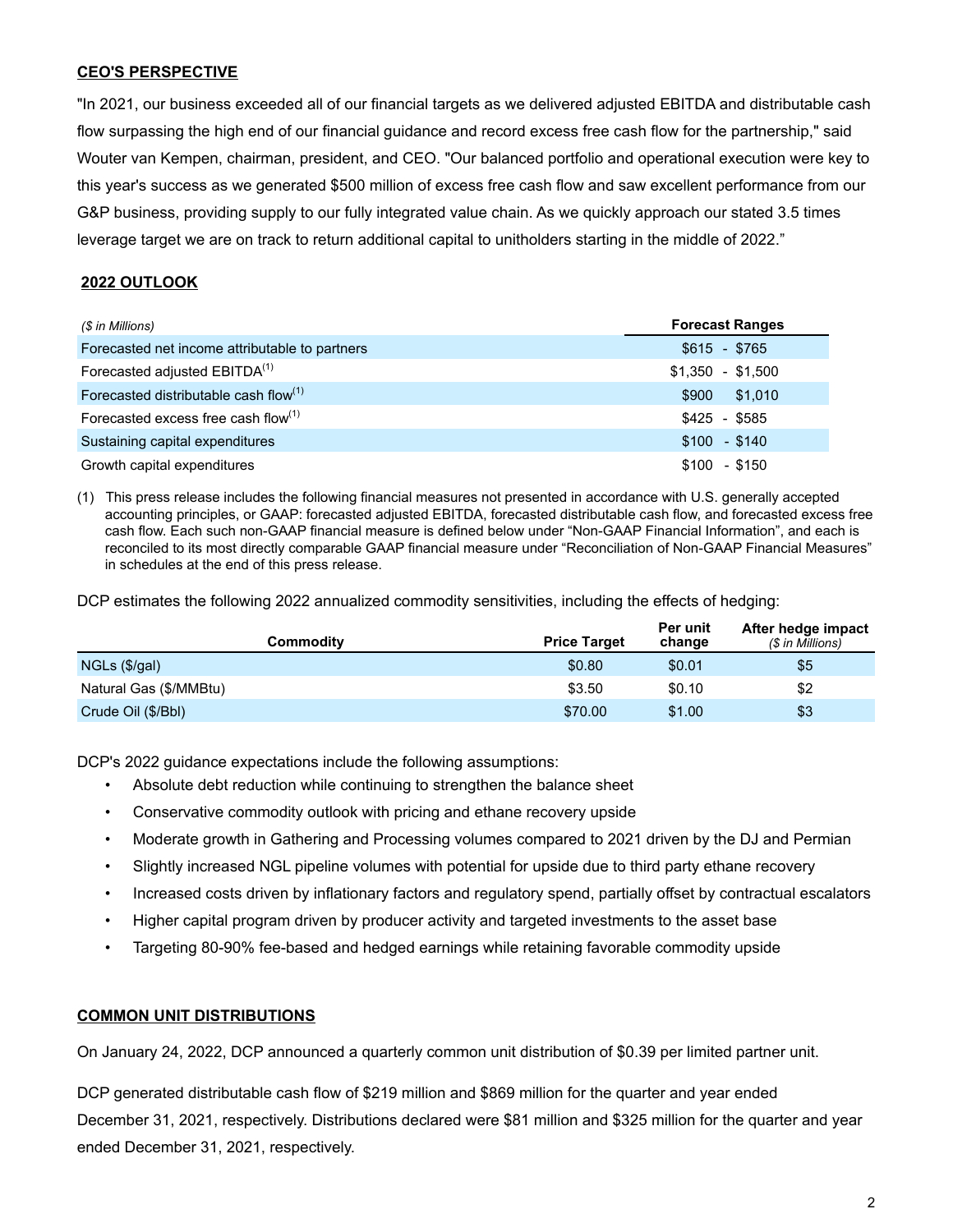## **FOURTH QUARTER 2021 OPERATING RESULTS BY BUSINESS SEGMENT**

### **Logistics and Marketing**

Logistics and Marketing segment net income attributable to partners for the three months ended December 31, 2021 and 2020 was \$188 million and \$158 million, respectively.

Adjusted segment EBITDA decreased to \$161 million for the three months ended December 31, 2021, from \$183 million for the three months ended December 31, 2020, reflecting lower earnings from NGL and gas marketing and lower distributions for Sand Hills and Southern Hills due to timing of tax payments, partially offset by an increase in Sand Hills, Southern Hills and Front Range volumes.

The following table represents volumes for the Logistics and Marketing segment:

|                      |                |                                           | <b>Three Months Ended</b><br>December 31, 2021 | <b>Three Months Ended</b><br><b>September 30, 2021</b> | <b>Three Months Ended</b><br>December 31, 2020 |
|----------------------|----------------|-------------------------------------------|------------------------------------------------|--------------------------------------------------------|------------------------------------------------|
| <b>NGL Pipeline</b>  | % Owned        | <b>Net Pipeline</b><br>Capacity (MBbls/d) | <b>Average NGL</b><br><b>Throughput (MBpd)</b> | <b>Average NGL</b><br><b>Throughput (MBpd)</b>         | <b>Average NGL</b><br><b>Throughput (MBpd)</b> |
| Sand Hills           | 67%            | 333                                       | 289                                            | 285                                                    | 257                                            |
| Southern Hills       | 67 %           | 128                                       | 122                                            | 112                                                    | 108                                            |
| <b>Front Range</b>   | $33\%$         | 87                                        | 71                                             | 65                                                     | 57                                             |
| <b>Texas Express</b> | 10%            | 37                                        | 21                                             | 18                                                     | 21                                             |
| Other                | <b>Various</b> | 310                                       | 189                                            | 188                                                    | 167                                            |
| Total                |                | 895                                       | 692                                            | 668                                                    | 610                                            |

### **Gathering and Processing**

Gathering and Processing segment net income attributable to partners for the three months ended December 31, 2021 and 2020 was \$279 million and \$85 million, respectively.

Adjusted segment EBITDA increased to \$237 million for the three months ended December 31, 2021, from \$181 million for the three months ended December 31, 2020, reflecting higher commodity prices, higher wellhead volumes in the North and Midcontinent, partially offset by lower volumes in the South, lower gathering and processing margins, and higher operating and maintenance expenses.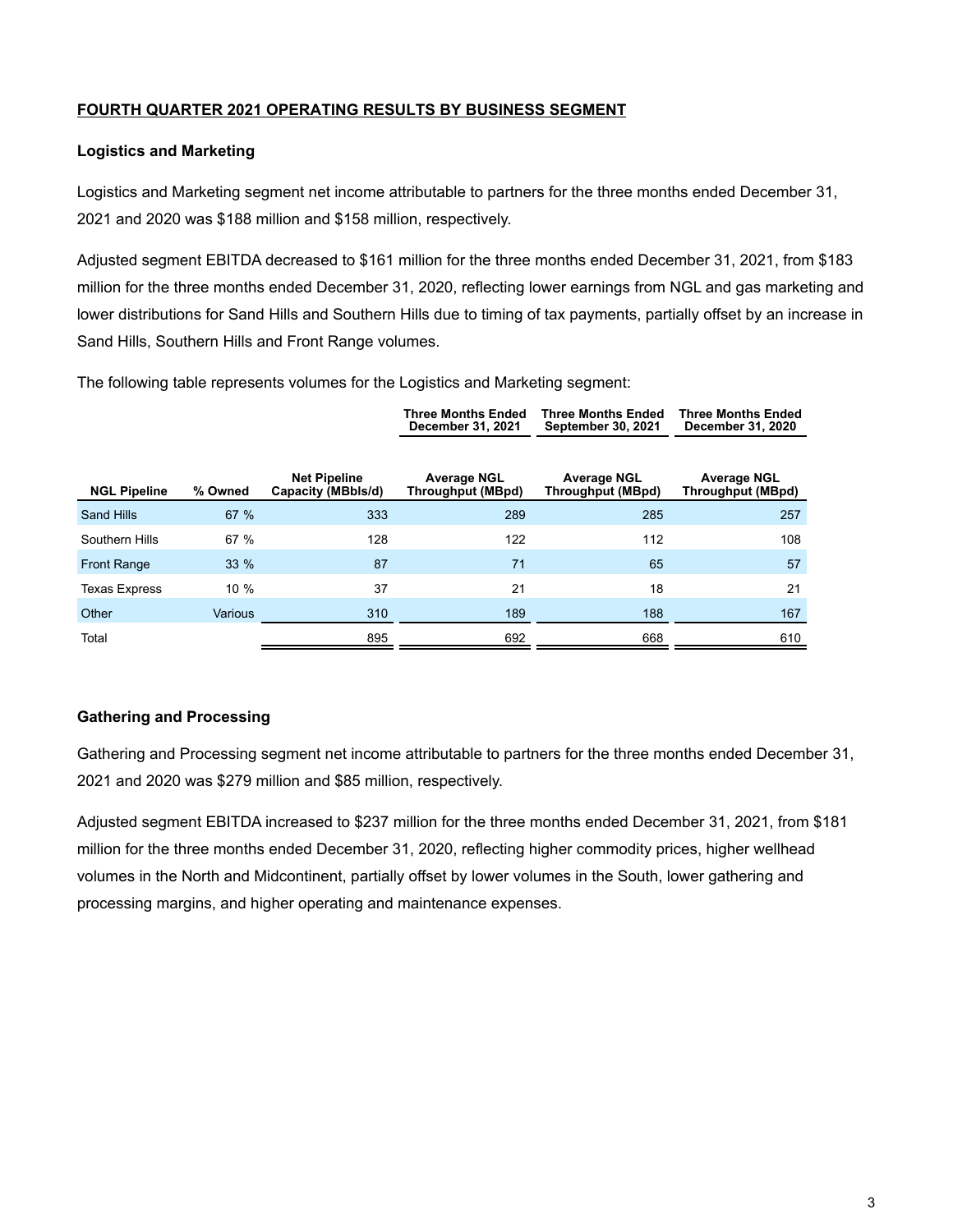The following table represents volumes for the Gathering and Processing segment:

|               | <b>Three Months Ended</b><br>December 31, 2021 | <b>Three Months Ended</b><br><b>December 31, 2021</b> | <b>Three Months Ended</b><br>September 30, 2021 | <b>Three Months Ended</b><br><b>December 31, 2020</b> |
|---------------|------------------------------------------------|-------------------------------------------------------|-------------------------------------------------|-------------------------------------------------------|
| <b>System</b> | <b>Net Plant/Treater</b><br>Capacity (MMcf/d)  | <b>Average Wellhead</b><br>Volumes (MMcf/d)           | <b>Average Wellhead</b><br>Volumes (MMcf/d)     | <b>Average Wellhead</b><br>Volumes (MMcf/d)           |
| <b>North</b>  | 1.580                                          | 1.556                                                 | 1.567                                           | 1.510                                                 |
| Midcontinent  | 1.110                                          | 852                                                   | 826                                             | 804                                                   |
| Permian       | 1,100                                          | 1.003                                                 | 958                                             | 1,014                                                 |
| South         | 1,630                                          | 740                                                   | 870                                             | 1,114                                                 |
| Total         | 5,420                                          | 4,151                                                 | 4,221                                           | 4,442                                                 |

### **CREDIT FACILITIES AND DEBT**

DCP has two credit facilities with up to \$1.75 billion of total capacity. Proceeds from these facilities can be used for working capital requirements and other general partnership purposes including growth and acquisitions.

- DCP has a \$1.4 billion senior unsecured revolving credit agreement, or the Credit Agreement, that matures on December 9, 2024. As of December 31, 2021, total unused borrowing capacity under the Credit Agreement was \$1,383 million net of \$17 million of letters of credit.
- **•** DCP has an accounts receivable securitization facility that provides up to \$350 million of borrowing capacity that matures August 12, 2024. As of December 31, 2021, DCP had \$260 million of outstanding borrowings under the accounts receivable securitization facility.

As of December 31, 2021, DCP had \$5.4 billion of total consolidated principal debt outstanding. The total debt outstanding includes \$550 million of junior subordinated notes which are excluded from debt pursuant to DCP's Credit Agreement leverage ratio calculation. For the twelve months ended December 31, 2021, DCP's leverage ratio was 3.8 times. The effective interest rate on DCP's overall debt position, as of December 31, 2021, was 5.23%.

### **CAPITAL EXPENDITURES AND INVESTMENTS**

During the quarter and year ended December 31, 2021, DCP had expansion capital expenditures and equity investments totaling \$16 million and \$43, and sustaining capital expenditures totaling \$23 million and \$67 million, respectively.

# **FOURTH QUARTER 2021 EARNINGS CALL**

DCP will host a conference call webcast tomorrow, February 10, 2022, at 10:00 a.m. ET, to discuss its fourth quarter and full year earnings and 2022 guidance. The live audio webcast of the conference call and presentation slides can be accessed through the Investors section on the DCP website at www.dcpmidstream.com, and the conference call can be accessed by dialing (844) 233-0113 in the United States or (574) 990-1008 outside the United States. The conference ID number is 1862579. An audio webcast replay, presentation slides, and transcript will also be available by accessing the Investors section on the DCP website.

### **NON-GAAP FINANCIAL INFORMATION**

This press release and the accompanying financial schedules include the following non-GAAP financial measures: adjusted EBITDA, distributable cash flow, excess free cash flow, adjusted segment EBITDA, forecasted adjusted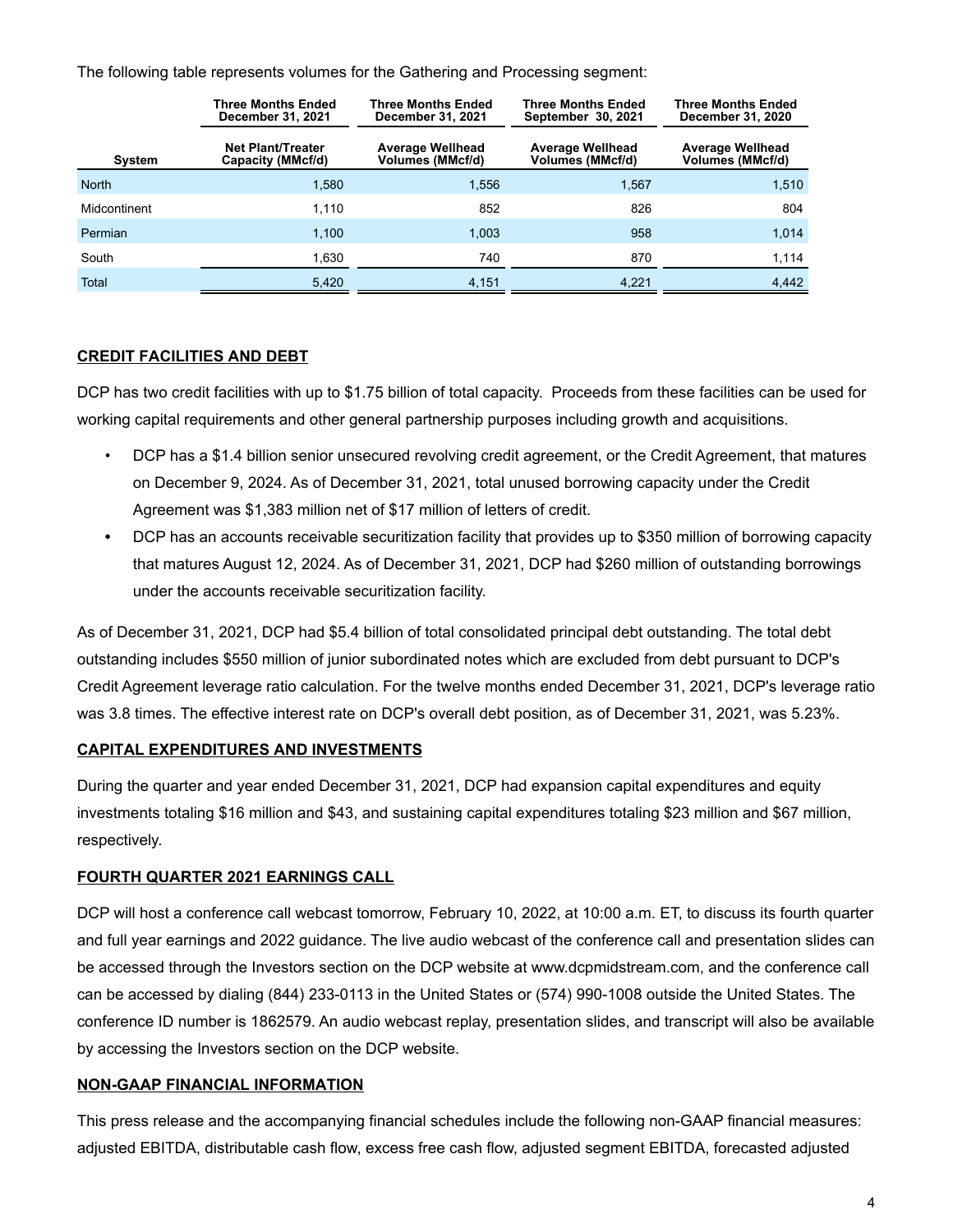EBITDA, forecasted distributable cash flow, and forecasted excess free cash flow. The accompanying schedules provide reconciliations of these non-GAAP financial measures to their most directly comparable GAAP financial measures. DCP's non-GAAP financial measures should not be considered in isolation or as an alternative to its financial measures presented in accordance with GAAP, including operating revenues, net income or loss attributable to partners, net cash provided by or used in operating activities or any other measure of liquidity or financial performance presented in accordance with GAAP as a measure of operating performance, liquidity or ability to service debt obligations and make cash distributions to unitholders. The non-GAAP financial measures presented by DCP may not be comparable to similarly titled measures of other companies because they may not calculate their measures in the same manner.

DCP defines adjusted EBITDA as net income or loss attributable to partners adjusted for (i) distributions from unconsolidated affiliates, net of earnings, (ii) depreciation and amortization expense, (iii) net interest expense, (iv) noncontrolling interest in depreciation and income tax expense, (v) unrealized gains and losses from commodity derivatives, (vi) income tax expense or benefit, (vii) impairment expense and (viii) certain other non-cash items. Adjusted EBITDA further excludes items of income or loss that we characterize as unrepresentative of our ongoing operations. Management believes these measures provide investors meaningful insight into results from ongoing operations.

The commodity derivative non-cash losses and gains result from the marking to market of certain financial derivatives used by us for risk management purposes that we do not account for under the hedge method of accounting. These non-cash losses or gains may or may not be realized in future periods when the derivative contracts are settled, due to fluctuating commodity prices.

Adjusted EBITDA is used as a supplemental liquidity and performance measure and adjusted segment EBITDA is used as a supplemental performance measure by DCP's management and by external users of its financial statements, such as investors, commercial banks, research analysts and others to assess:

- financial performance of DCP's assets without regard to financing methods, capital structure or historical cost basis;
- DCP's operating performance and return on capital as compared to those of other companies in the midstream energy industry, without regard to financing methods or capital structure;
- viability and performance of acquisitions and capital expenditure projects and the overall rates of return on investment opportunities;
- performance of DCP's business excluding non-cash commodity derivative gains or losses; and
- in the case of adjusted EBITDA, the ability of DCP's assets to generate cash sufficient to pay interest costs, support its indebtedness, make cash distributions to its unitholders and pay capital expenditures.

DCP defines adjusted segment EBITDA for each segment as segment net income or loss attributable to partners adjusted for (i) distributions from unconsolidated affiliates, net of earnings, (ii) depreciation and amortization expense, (iii) net interest expense, (iv) noncontrolling interest in depreciation and income tax expense, (v) unrealized gains and losses from commodity derivatives, (vi) income tax expense or benefit, (vii) impairment expense and (viii) certain other non-cash items. Adjusted segment EBITDA further excludes items of income or loss that we characterize as unrepresentative of our ongoing operations for that segment.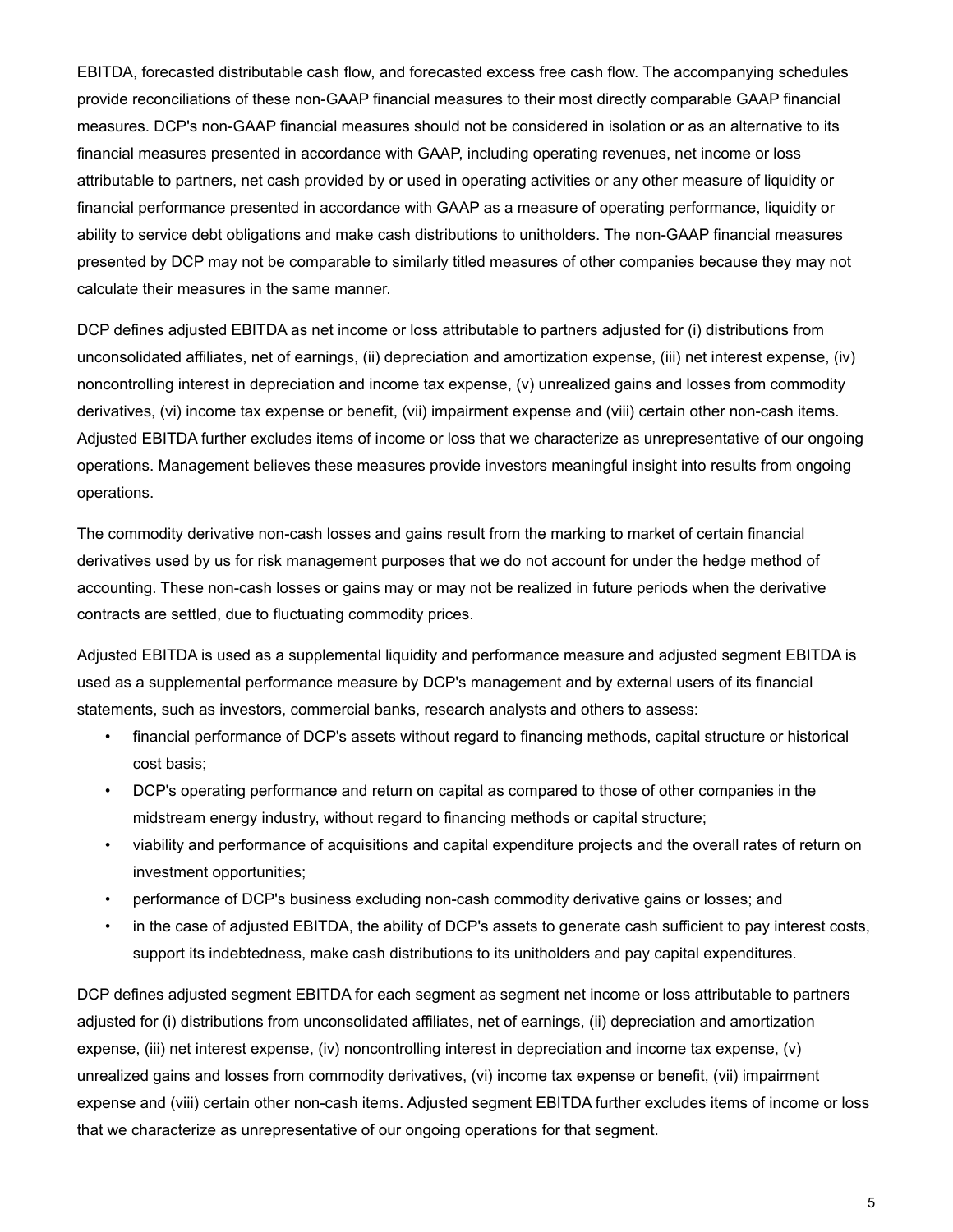DCP defines distributable cash flow as adjusted EBITDA less sustaining capital expenditures, net of reimbursable projects, interest expense, cumulative cash distributions earned by the Series A, Series B and Series C Preferred Units (collectively the "Preferred Limited Partnership Units") and certain other items.

DCP defines excess free cash flow as distributable cash flow, as defined above, less distributions to limited partners, less expansion capital expenditures, net of reimbursable projects, and contributions to equity method investments, and less certain other items. Expansion capital expenditures are cash expenditures to increase DCP's cash flows, operating or earnings capacity. Expansion capital expenditures add on to or improve the capital assets owned, or acquire or construct new gathering lines and well connects, treating facilities, processing plants, fractionation facilities, pipelines, terminals, docks, truck racks, tankage and other storage, distribution or transportation facilities and related or similar midstream assets.

Sustaining capital expenditures are cash expenditures made to maintain DCP's cash flows, operating capacity or earnings capacity. These expenditures add on to or improve capital assets owned, including certain system integrity, compliance and safety improvements. Sustaining capital expenditures also include certain well connects, and may include the acquisition or construction of new capital assets. Income attributable to preferred units represent cash distributions earned by the Preferred Limited Partnership Units. Cash distributions to be paid to the holders of the Preferred Limited Partnership Units, assuming a distribution is declared by DCP's board of directors, are not available to common unit holders. Non-cash mark-to-market of derivative instruments is considered to be non-cash for the purpose of computing distributable cash flow because settlement will not occur until future periods, and will be impacted by future changes in commodity prices and interest rates. Distributable cash flow is used as a supplemental liquidity and performance measure by DCP's management and by external users of its financial statements, such as investors, commercial banks, research analysts and others, to assess DCP's ability to make cash distributions to its unitholders. Excess free cash flow is used as a supplemental liquidity and performance measure by our management and by external users of our financial statements, such as investors, commercial banks, research analysts and others, and is useful to investors and management as a measure of our ability to generate cash. Once business needs and obligations are met, including cash reserves to provide funds for distribution payments on our units and the proper conduct of our business, which includes cash reserves for future capital expenditures and anticipated credit needs, this cash can be used to reduce debt, reinvest in the company for future growth, or return to unitholders.

#### **ABOUT DCP MIDSTREAM, LP**

DCP Midstream, LP (NYSE: DCP) is a Fortune 500 midstream master limited partnership headquartered in Denver, Colorado, with a diversified portfolio of gathering, processing, logistics and marketing assets. DCP is one of the largest natural gas liquids producers and marketers, and one of the largest natural gas processors in the U.S. The owner of DCP's general partner is a joint venture between Enbridge and Phillips 66. For more information, visit the DCP Midstream, LP website at www.dcpmidstream.com.

#### **CAUTIONARY STATEMENTS**

*This press release may contain or incorporate by reference forward-looking statements as defined under the federal securities laws regarding DCP Midstream, LP, including projections, estimates, forecasts, plans and objectives. Although management believes that expectations reflected in such forward-looking statements are reasonable, no*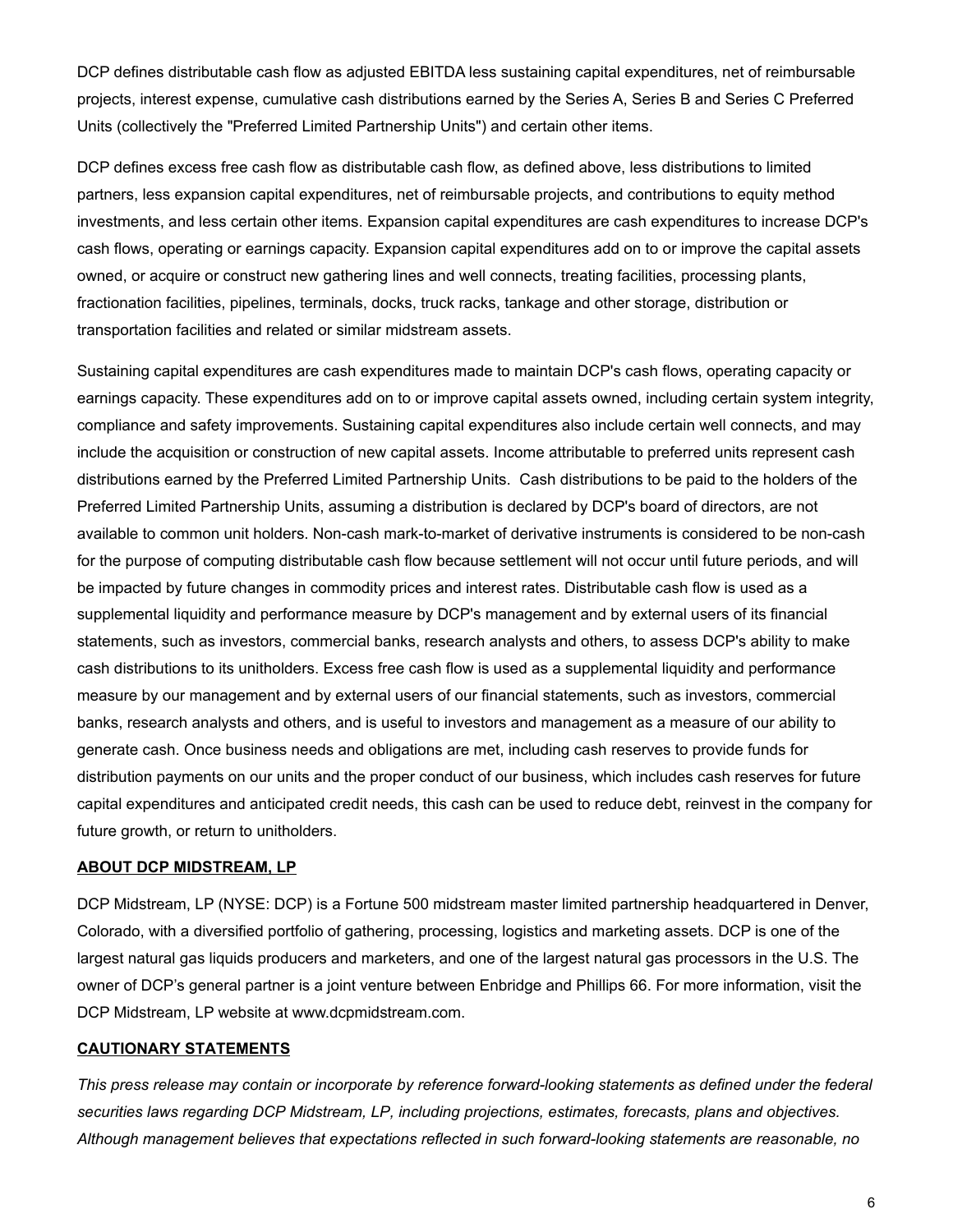*assurance can be given that such expectations will prove to be correct. In addition, these statements are subject to certain risks, uncertainties and other assumptions that are difficult to predict and may be beyond DCP's control. If any of these risks or uncertainties materialize, or if underlying assumptions prove incorrect, DCP's actual results may vary materially from what management forecasted, anticipated, estimated, projected or expected.*

*The key risk factors that may have a direct bearing on DCP's results of operations and financial condition are described in detail in the "Risk Factors" section of DCP's most recently filed annual report and subsequently filed quarterly reports with the Securities and Exchange Commission. Investors are encouraged to closely consider the disclosures and risk factors contained in DCP's annual and quarterly reports filed from time to time with the Securities and Exchange Commission. The forward looking statements contained herein speak as of the date of this announcement. DCP undertakes no obligation to publicly update or revise any forward-looking statements, whether as a result of new information, future events or otherwise, except as required by applicable securities laws. Information contained in this press release is unaudited and subject to change.*

Investors or Analysts: Mike Fullman mfullman@dcpmidstream.com 303-605-1628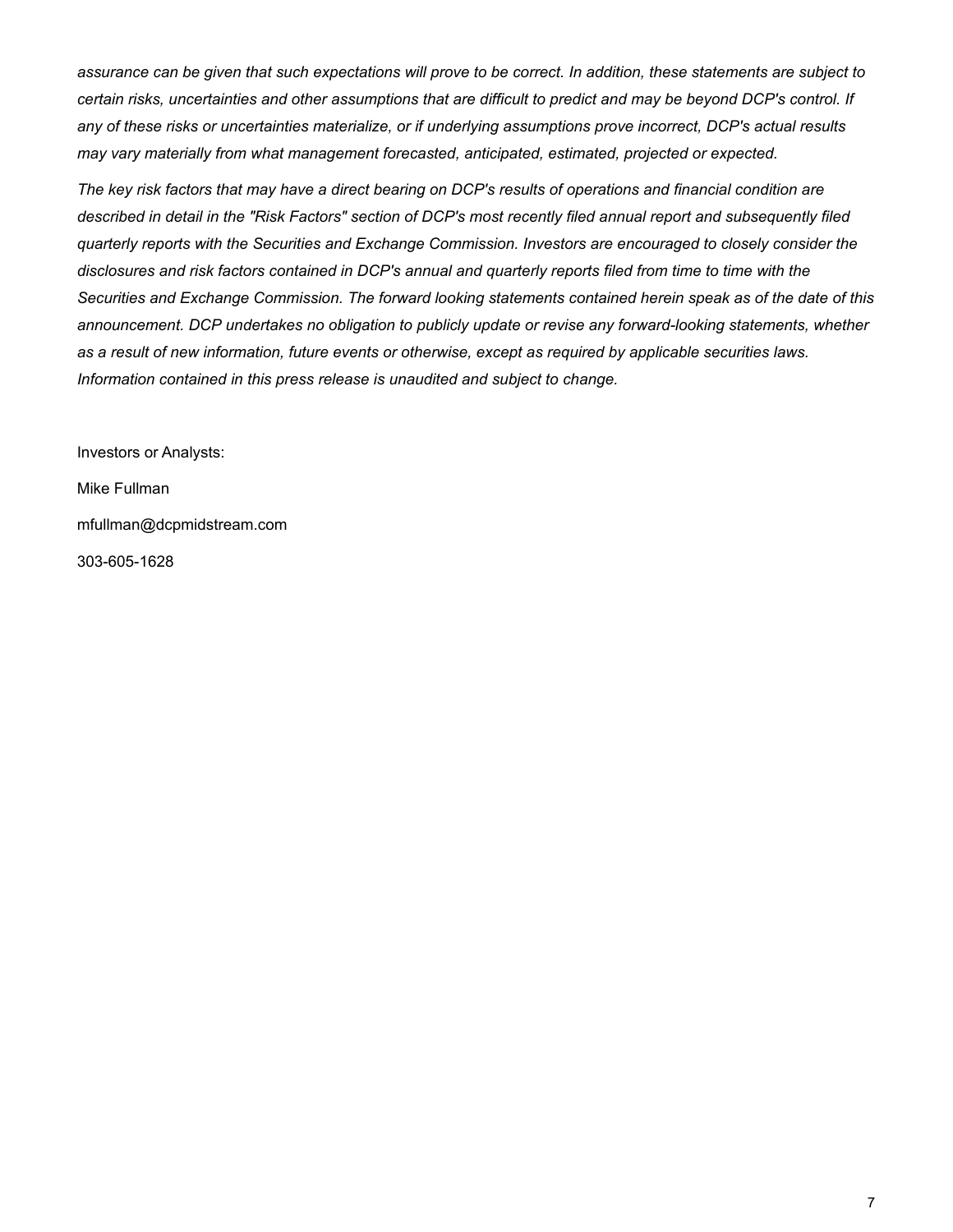#### **DCP MIDSTREAM, LP FINANCIAL RESULTS AND SUMMARY FINANCIAL DATA (Unaudited)**

|                                                                | <b>Three Months Ended</b><br>December 31. |          |                           | <b>Year Ended December</b><br>31. |      |                                     |                           |          |
|----------------------------------------------------------------|-------------------------------------------|----------|---------------------------|-----------------------------------|------|-------------------------------------|---------------------------|----------|
|                                                                |                                           | 2021     | 2020                      |                                   | 2021 |                                     |                           | 2020     |
|                                                                |                                           |          |                           |                                   |      | (Millions, except per unit amounts) |                           |          |
| Sales of natural gas, NGLs and condensate                      | \$                                        | 3.248    | \$                        | 1,660                             | \$   | 10,786                              | \$                        | 5,691    |
| Transportation, processing and other                           |                                           | 152      |                           | 125                               |      | 539                                 |                           | 455      |
| Trading and marketing gains (losses), net                      |                                           | 77       |                           |                                   |      | (618)                               |                           | 156      |
| Total operating revenues                                       |                                           | 3,477    |                           | 1,785                             |      | 10,707                              |                           | 6,302    |
| Purchases and related costs                                    |                                           | (2,878)  |                           | (1,405)                           |      | (9,265)                             |                           | (4, 743) |
| Operating and maintenance expense                              |                                           | (177)    |                           | (160)                             |      | (659)                               |                           | (607)    |
| Depreciation and amortization expense                          |                                           | (91)     |                           | (92)                              |      | (364)                               |                           | (376)    |
| General and administrative expense                             |                                           | (65)     |                           | (80)                              |      | (223)                               |                           | (253)    |
| Asset impairments                                              |                                           | (11)     |                           |                                   |      | (31)                                |                           | (746)    |
| Loss on sale of assets, net                                    |                                           | (4)      |                           |                                   |      | (5)                                 |                           |          |
| <b>Restructuring costs</b>                                     |                                           |          |                           |                                   |      |                                     |                           | (9)      |
| Other income (expense)                                         |                                           | 1        |                           | (3)                               |      | 5                                   |                           | (15)     |
| Total operating costs and expenses                             |                                           | (3, 225) |                           | (1,740)                           |      | (10, 542)                           |                           | (6, 749) |
| Operating income (loss)                                        |                                           | 252      |                           | 45                                |      | 165                                 |                           | (447)    |
| Interest expense, net                                          |                                           | (72)     |                           | (76)                              |      | (299)                               |                           | (302)    |
| Earnings from unconsolidated affiliates                        |                                           | 142      |                           | 116                               |      | 535                                 |                           | 447      |
| Income tax expense                                             |                                           | (6)      |                           | $\overline{2}$                    |      | (6)                                 |                           |          |
| Net income attributable to noncontrolling interests            |                                           | (1)      |                           | (1)                               |      | (4)                                 |                           | (4)      |
| Net income (loss) attributable to partners                     |                                           | 315      |                           | 86                                |      | 391                                 |                           | (306)    |
| Series A preferred partner's interest in net income            |                                           | (9)      |                           | (9)                               |      | (37)                                |                           | (37)     |
| Series B preferred partner's interest in net income            |                                           | (3)      |                           | (4)                               |      | (13)                                |                           | (13)     |
| Series C preferred partner's interest in net income            |                                           | (2)      |                           | (2)                               |      | (9)                                 |                           | (9)      |
| Net income (loss) allocable to limited partners                | \$                                        | 301      | $\boldsymbol{\mathsf{S}}$ | 71                                | \$   | 332                                 | $\boldsymbol{\mathsf{S}}$ | (365)    |
| Net income (loss) per limited partner unit - basic and diluted | \$                                        | 1.44     | \$                        | 0.34                              | \$   | 1.59                                | \$                        | (1.75)   |
| Weighted-average limited partner units outstanding - basic     |                                           | 208.4    |                           | 208.4                             |      | 208.4                               |                           | 208.3    |
| Weighted-average limited partner units outstanding — diluted   |                                           | 208.6    |                           | 208.7                             |      | 208.6                               |                           | 208.3    |

|                                    | December 31,<br>2021 |            | December 31,<br>2020 |
|------------------------------------|----------------------|------------|----------------------|
|                                    |                      | (Millions) |                      |
| Cash and cash equivalents          | \$<br>$\blacksquare$ | \$         | 52                   |
| Other current assets               | 1,748                |            | 956                  |
| Property, plant and equipment, net | 7,701                |            | 7,993                |
| Other long-term assets             | 3,930                |            | 3,956                |
| <b>Total assets</b>                | 13,380               | -S         | 12,957               |
|                                    |                      |            |                      |
| <b>Current liabilities</b>         | \$<br>$1,655$ \$     |            | 1,116                |
| Current debt                       | 355                  |            | 505                  |
| Long-term debt                     | 5,078                |            | 5,119                |
| Other long-term liabilities        | 416                  |            | 356                  |
| Partners' equity                   | 5,851                |            | 5,834                |
| Noncontrolling interests           | 25                   |            | 27                   |
| Total liabilities and equity       | \$<br>13,380         | \$         | 12,957               |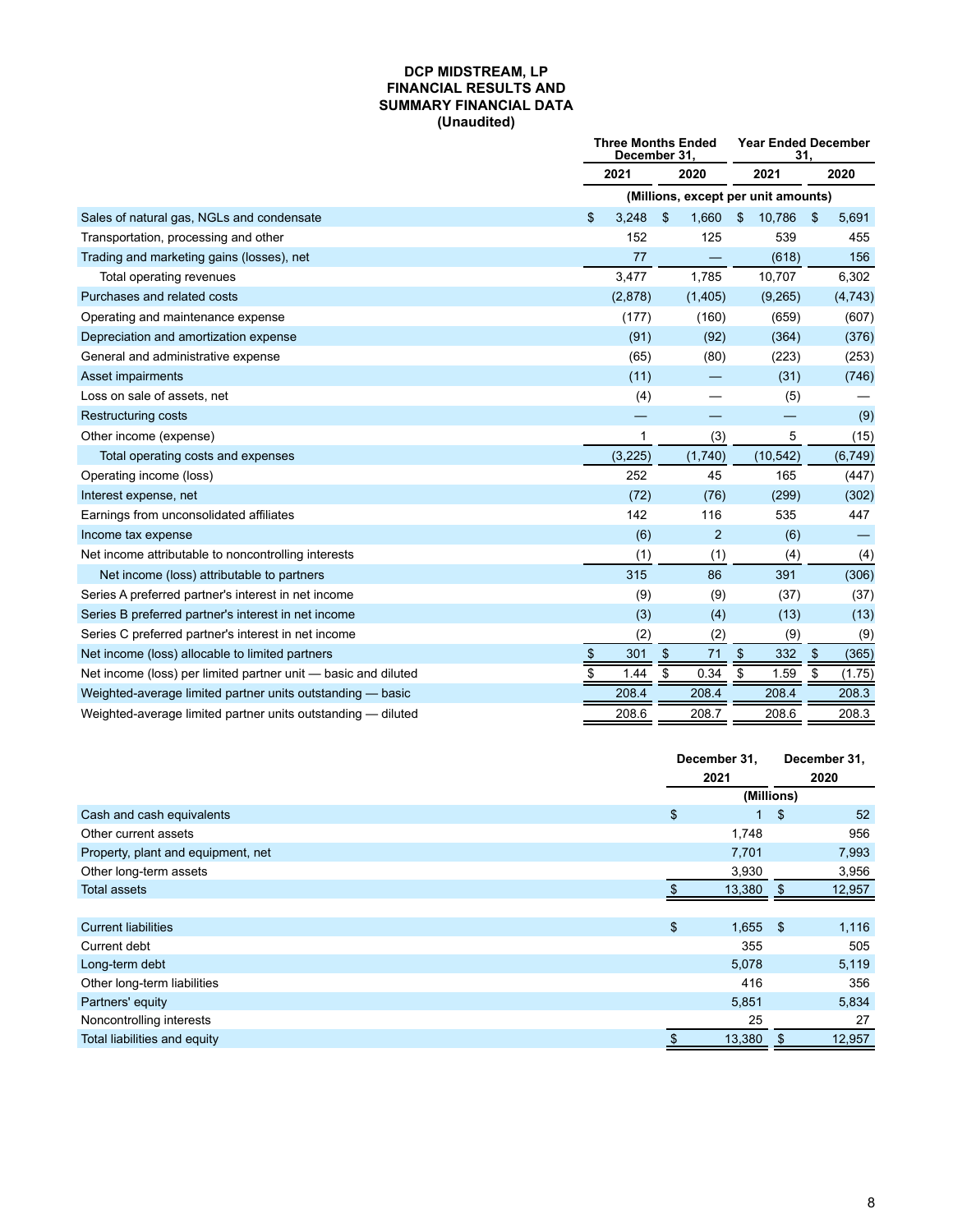#### **DCP MIDSTREAM, LP RECONCILIATION OF NON-GAAP FINANCIAL MEASURES (Unaudited)**

|                                                                                                          | <b>Three Months Ended</b><br>December 31. |       |      | <b>Year Ended December</b><br>31. |      |                |    |                |
|----------------------------------------------------------------------------------------------------------|-------------------------------------------|-------|------|-----------------------------------|------|----------------|----|----------------|
|                                                                                                          | 2021                                      |       | 2020 |                                   | 2021 |                |    | 2020           |
|                                                                                                          |                                           |       |      | (Millions)                        |      |                |    |                |
| <b>Reconciliation of Non-GAAP Financial Measures:</b>                                                    |                                           |       |      |                                   |      |                |    |                |
| Net income (loss) attributable to partners                                                               | \$                                        | 315   | \$   | 86                                | \$   | 391            | \$ | (306)          |
| Interest expense, net                                                                                    |                                           | 72    |      | 76                                |      | 299            |    | 302            |
| Depreciation, amortization and income tax expense, net of noncontrolling interests                       |                                           | 98    |      | 89                                |      | 369            |    | 375            |
| Distributions from unconsolidated affiliates, net of earnings                                            |                                           |       |      | 26                                |      | 69             |    | 184            |
| Asset impairments                                                                                        |                                           | 11    |      |                                   |      | 31             |    | 746            |
| Other non-cash charges                                                                                   |                                           | 5     |      | 1                                 |      | $\overline{7}$ |    | 6              |
| Non-cash commodity derivative mark-to-market                                                             |                                           | (171) |      | 11                                |      | 125            |    | (55)           |
| <b>Adjusted EBITDA</b>                                                                                   |                                           | 330   |      | 289                               |      | 1.291          |    | 1,252          |
| Interest expense, net                                                                                    |                                           | (72)  |      | (76)                              |      | (299)          |    | (302)          |
| Sustaining capital expenditures, net of noncontrolling interest portion and reimbursable<br>projects (a) |                                           | (23)  |      | (22)                              |      | (67)           |    | (45)           |
| Distributions to preferred limited partners (b)                                                          |                                           | (14)  |      | (15)                              |      | (59)           |    | (59)           |
| Other, net                                                                                               |                                           | (2)   |      | 2                                 |      | 3              |    | 4              |
| Distributable cash flow                                                                                  |                                           | 219   |      | 178                               |      | 869            |    | 850            |
| Distributions to limited partners                                                                        |                                           | (81)  |      | (81)                              |      | (325)          |    | (406)          |
| Expansion capital expenditures and equity investments, net of reimbursable projects                      |                                           | (16)  |      | (12)                              |      | (43)           |    | (205)          |
| Other, net                                                                                               |                                           |       |      |                                   |      | (1)            |    | (2)            |
| Excess free cash flow                                                                                    | \$                                        | 122   | \$   | 85                                | \$   | 500            | \$ | 237            |
|                                                                                                          |                                           |       |      |                                   |      |                |    |                |
| Net cash provided by operating activities                                                                | \$                                        | 391   | \$   | 308                               | \$   | 646            | \$ | 1,099          |
| Interest expense, net                                                                                    |                                           | 72    |      | 76                                |      | 299            |    | 302            |
| Net changes in operating assets and liabilities                                                          |                                           | 45    |      | (108)                             |      | 244            |    | (73)           |
| Non-cash commodity derivative mark-to-market                                                             |                                           | (171) |      | 11                                |      | 125            |    | (55)           |
| Other, net                                                                                               |                                           | (7)   |      | 2                                 |      | (23)           |    | (21)           |
| <b>Adjusted EBITDA</b>                                                                                   |                                           | 330   |      | 289                               |      | 1,291          |    | 1,252          |
| Interest expense, net                                                                                    |                                           | (72)  |      | (76)                              |      | (299)          |    | (302)          |
| Sustaining capital expenditures, net of noncontrolling interest portion and reimbursable<br>projects (a) |                                           | (23)  |      | (22)                              |      | (67)           |    | (45)           |
| Distributions to preferred limited partners (b)                                                          |                                           | (14)  |      | (15)                              |      | (59)           |    | (59)           |
| Other, net                                                                                               |                                           | (2)   |      | $\overline{2}$                    |      | 3              |    | $\overline{4}$ |
| Distributable cash flow                                                                                  |                                           | 219   |      | 178                               |      | 869            |    | 850            |
| Distributions to limited partners                                                                        |                                           | (81)  |      | (81)                              |      | (325)          |    | (406)          |
| Expansion capital expenditures and equity investments, net of reimbursable projects                      |                                           | (16)  |      | (12)                              |      | (43)           |    | (205)          |
| Other, net                                                                                               |                                           |       |      |                                   |      | (1)            |    | (2)            |
| Excess free cash flow                                                                                    | \$                                        | 122   | \$   | 85                                | \$   | 500            | \$ | 237            |

(a) Excludes reimbursements for leasehold improvements

(b) Represents cumulative cash distributions earned by the Series A, B and C Preferred Units, assuming distributions are declared by DCP's board of directors.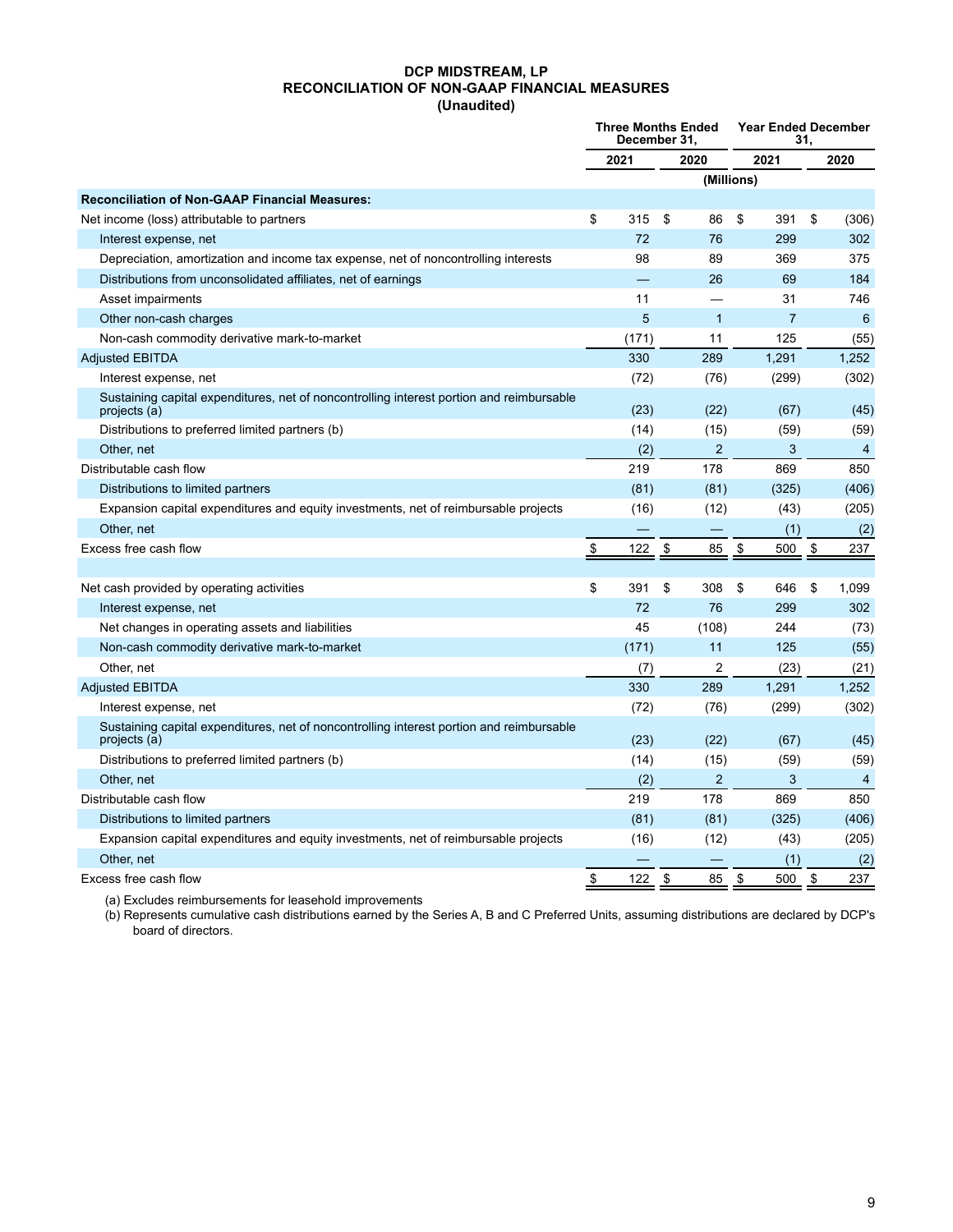#### **DCP MIDSTREAM, LP RECONCILIATION OF NON-GAAP FINANCIAL MEASURES SEGMENT FINANCIAL RESULTS AND OPERATING DATA (Unaudited)**

|                                                                       |               | <b>Three Months Ended</b><br>December 31, |    |                                 |                           | <b>Year Ended December</b><br>31. |                |                |  |
|-----------------------------------------------------------------------|---------------|-------------------------------------------|----|---------------------------------|---------------------------|-----------------------------------|----------------|----------------|--|
|                                                                       |               | 2021                                      |    | 2020                            | 2021                      |                                   | 2020           |                |  |
|                                                                       |               |                                           |    | (Millions, except as indicated) |                           |                                   |                |                |  |
| <b>Logistics and Marketing Segment:</b>                               |               |                                           |    |                                 |                           |                                   |                |                |  |
| Financial results:                                                    |               |                                           |    |                                 |                           |                                   |                |                |  |
| Segment net income attributable to partners                           | \$            | 188                                       | \$ | 158                             | $\boldsymbol{\mathsf{s}}$ | 596                               | \$             | 777            |  |
| Non-cash commodity derivative mark-to-market                          |               | (28)                                      |    | (3)                             |                           | 19                                |                | (78)           |  |
| Depreciation and amortization expense                                 |               | 3                                         |    | $\overline{4}$                  |                           | 12                                |                | 13             |  |
| Distributions from unconsolidated affiliates, net of earnings         |               |                                           |    | 24                              |                           | 56                                |                | 106            |  |
| Asset impairments                                                     |               |                                           |    |                                 |                           | 13                                |                |                |  |
| Other charges                                                         |               | (2)                                       |    |                                 |                           | (2)                               |                | $\overline{c}$ |  |
| Adjusted segment EBITDA                                               | $\frac{1}{2}$ | 161                                       | \$ | 183                             | \$                        | 694                               | \$             | 820            |  |
|                                                                       |               |                                           |    |                                 |                           |                                   |                |                |  |
| Operating and financial data:                                         |               |                                           |    |                                 |                           |                                   |                |                |  |
| NGL pipelines throughput (MBbls/d)                                    |               | 692                                       |    | 610                             |                           | 652                               |                | 661            |  |
| NGL fractionator throughput (MBbls/d)                                 |               | 57                                        |    | 54                              |                           | 52                                |                | 55             |  |
| Operating and maintenance expense                                     | \$            | 9                                         | \$ | 12                              | \$                        | 38                                | \$             | 36             |  |
|                                                                       |               |                                           |    |                                 |                           |                                   |                |                |  |
| <b>Gathering and Processing Segment:</b>                              |               |                                           |    |                                 |                           |                                   |                |                |  |
| Financial results:                                                    |               |                                           |    |                                 |                           |                                   |                |                |  |
| Segment net income (loss) attributable to partners                    | \$            | 279                                       | \$ | 85                              | \$                        | 347                               | \$             | (499)          |  |
| Non-cash commodity derivative mark-to-market                          |               | (143)                                     |    | 14                              |                           | 106                               |                | 23             |  |
| Depreciation and amortization expense, net of noncontrolling interest |               | 83                                        |    | 80                              |                           | 324                               |                | 332            |  |
| Distributions from unconsolidated affiliates, net of losses           |               |                                           |    | 2                               |                           | 13                                |                | 78             |  |
| Asset impairments                                                     |               | 11                                        |    |                                 |                           | 18                                |                | 746            |  |
| Other charges                                                         |               | $\overline{7}$                            |    |                                 |                           | 9                                 |                | 3              |  |
| Adjusted segment EBITDA                                               | \$            | 237                                       | \$ | 181                             | \$                        | 817                               | \$             | 683            |  |
|                                                                       |               |                                           |    |                                 |                           |                                   |                |                |  |
| Operating and financial data:                                         |               |                                           |    |                                 |                           |                                   |                |                |  |
| Natural gas wellhead (MMcf/d)                                         |               | 4,151                                     |    | 4,442                           |                           | 4,196                             |                | 4,558          |  |
| NGL gross production (MBbls/d)                                        |               | 417                                       |    | 414                             |                           | 398                               |                | 400            |  |
| Operating and maintenance expense                                     | \$            | 160                                       | \$ | 143                             | \$                        | 603                               | $\mathfrak{s}$ | 554            |  |